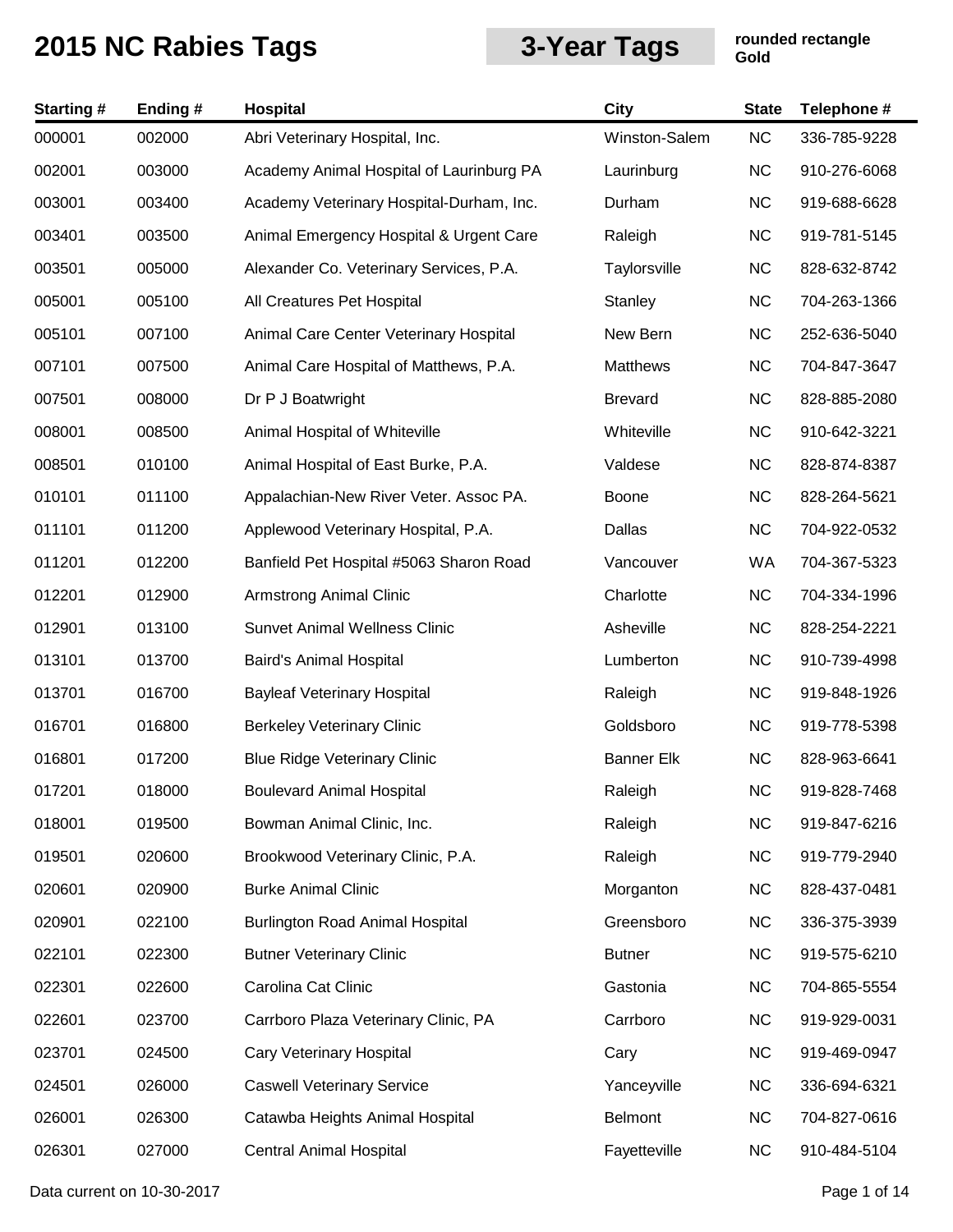| <b>Starting#</b> | Ending# | Hospital                                       | <b>City</b>           | <b>State</b> | Telephone #  |
|------------------|---------|------------------------------------------------|-----------------------|--------------|--------------|
| 027001           | 028000  | China Grove Animal Hospital                    | China Grove           | <b>NC</b>    | 704-857-1017 |
| 028001           | 029300  | Clear Creek Animal Hospital, P.A.              | Charlotte             | <b>NC</b>    | 704-537-8405 |
| 029301           | 031100  | <b>College Road Animal Hospital</b>            | Wilmington            | <b>NC</b>    | 910-395-6555 |
| 031101           | 031500  | <b>CLOSED BRUNSWICK Cty-Companion Animal H</b> | Shallotte             | <b>NC</b>    | 910-754-7282 |
| 031501           | 032500  | Countryside Pet Hospital                       | Conover               | <b>NC</b>    | 828-465-7387 |
| 032501           | 032700  | Crossroads Animal Hospital, P.A.               | Dallas                | <b>NC</b>    | 704-922-7607 |
| 032701           | 032900  | Dickson Animal Clinic, P.A.                    | Gastonia              | <b>NC</b>    | 704-824-9160 |
| 032901           | 033500  | Dixie Trail Animal Clinic, Inc.                | Raleigh               | <b>NC</b>    | 919-781-5977 |
| 033501           | 034500  | <b>Hampstead Animal Hospital</b>               | Hampstead             | <b>NC</b>    | 910-270-4838 |
| 034501           | 035400  | Fisher Veterinary Hospital, PA                 | Raleigh               | <b>NC</b>    | 919-790-0412 |
| 035401           | 037200  | Foster Animal Hospital, P.A.                   | Concord               | <b>NC</b>    | 704-786-0104 |
| 037201           | 038700  | <b>Fuquay Veterinary Hospital</b>              | Fuquay-Varina         | <b>NC</b>    | 919-552-7200 |
| 038701           | 039300  | <b>Gandy Animal Hospital</b>                   | Rockingham            | <b>NC</b>    | 910-997-2518 |
| 039301           | 039600  | Gaston Veterinary Hospital Assoc.              | Gastonia              | <b>NC</b>    | 704-864-5732 |
| 039601           | 041500  | Care First Animal Hospital at Glenwood         | Raleigh               | <b>NC</b>    | 919-783-7387 |
| 041501           | 043700  | Havelock Animal Hospital, Inc.                 | Havelock              | <b>NC</b>    | 252-447-7119 |
| 041501           | 041500  | Harmony Heights Animal Hospital                | Yadkinville           | <b>NC</b>    | 336-679-8818 |
| 043701           | 044200  | Hemlock Bluffs Animal Hospital                 | <b>Holly Springs</b>  | <b>NC</b>    | 919-362-1223 |
| 044201           | 045100  | <b>Hickory Grove Animal Hospital</b>           | Charlotte             | <b>NC</b>    | 704-563-5858 |
| 045101           | 045700  | Highlands-Cashiers Animal Clinic               | Highlands             | <b>NC</b>    | 828-526-5206 |
| 045701           | 047200  | Hillsborough Veterinary Clinic                 | Hillsborough          | NC.          | 919-732-9969 |
| 047201           | 047300  | House Call Practice For Pets                   | Raleigh               | <b>NC</b>    | 919-874-7406 |
| 047301           | 047700  | Lake Wheeler Veterinary Hospital               | Raleigh               | <b>NC</b>    | 919-829-5511 |
| 047701           | 048900  | Lannon's Animal Hospital                       | <b>Elizabeth City</b> | <b>NC</b>    | 252-335-7708 |
| 048901           | 049000  | Large Animal Medicine and Surgery, P.A.        | Salisbury             | <b>NC</b>    | 704-637-0546 |
| 049001           | 051700  | <b>Matthews Animal Clinic</b>                  | Matthews              | <b>NC</b>    | 704-847-9856 |
| 051701           | 054700  | Mooresville Animal Hospital, P.A.              | Mooresville           | <b>NC</b>    | 704-664-4087 |
| 054701           | 055200  | Morehead Animal Hospital, P.A.                 | Morehead City         | <b>NC</b>    | 252-726-0181 |
| 055201           | 057200  | <b>Neuse Veterinary Clinic</b>                 | New Bern              | <b>NC</b>    | 252-637-7128 |
| 057201           | 058800  | Newton Veterinary Clinic                       | Newton                | <b>NC</b>    | 828-464-5020 |
| 058801           | 059200  | Nicks Veterinary Hospital, P.A.                | Charlotte             | <b>NC</b>    | 704-523-8015 |
| 059201           | 062200  | North Mecklenburg Animal Hospital              | Cornelius             | <b>NC</b>    | 704-892-0207 |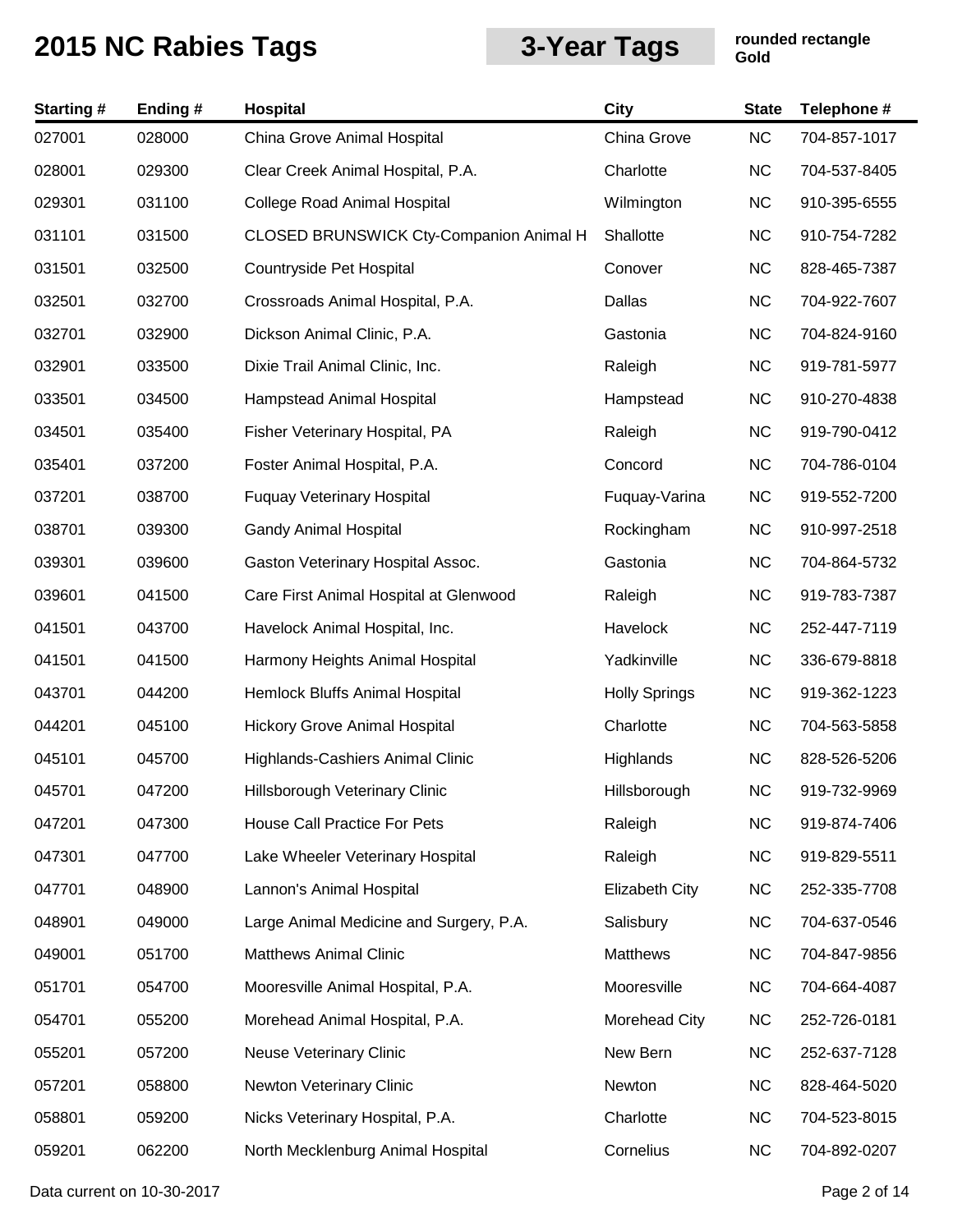| <b>Starting#</b> | Ending # | Hospital                                       | <b>City</b>           | <b>State</b> | Telephone #  |
|------------------|----------|------------------------------------------------|-----------------------|--------------|--------------|
| 062201           | 063400   | North Paw Animal Hospital, Inc.                | Durham                | <b>NC</b>    | 919-471-1471 |
| 063401           | 063500   | Dr. Elizabeth Williams                         | Fayetteville          | <b>NC</b>    | 352-318-0866 |
| 063501           | 063900   | Oak Grove Animal Hospital                      | Durham                | <b>NC</b>    | 919-598-0001 |
| 063901           | 064700   | Onslow Animal Hospital, Inc.                   | Jacksonville          | <b>NC</b>    | 910-347-1219 |
| 064701           | 064900   | <b>Oriental Pet Clinic</b>                     | Oriental              | <b>NC</b>    | 252-249-2775 |
| 064901           | 068900   | Pasquotank Animal Hospital                     | <b>Elizabeth City</b> | <b>NC</b>    | 252-264-3371 |
| 068901           | 069900   | Pembroke Veterinary Hospital                   | Pembroke              | <b>NC</b>    | 910-521-3431 |
| 069901           | 070200   | Pet-Vet House Call Practice, PA                | Raleigh               | <b>NC</b>    | 919-676-3130 |
| 070201           | 071200   | Port City Animal Hospital                      | Wilmington            | <b>NC</b>    | 910-452-4093 |
| 071201           | 071700   | North End Veterinary Clinic                    | Lumberton             | <b>NC</b>    | 910-738-9368 |
| 071701           | 071800   | Office of People & Pets Accupuncture           | Asheville             | <b>NC</b>    | 828-254-2773 |
| 071801           | 072000   | Chapel Hill Mobile Vet House Calls             | <b>Chapel Hill</b>    | <b>NC</b>    | 919-357-3440 |
| 072001           | 072200   | Yellowhorse Mobile Vet Service                 | Concord               | <b>NC</b>    | 704-305-3673 |
| 072201           | 072400   | Heart and Hand Vet Hospital                    | Charlotte             | <b>NC</b>    | 704-573-2744 |
| 072401           | 072500   | Lake Norman Equine Clinic/Twin Oaks Equine Cli | Mt. Ulla              | <b>NC</b>    | 704-278-3939 |
| 072501           | 072600   | <b>Bullock Animal Clinic</b>                   | New Bern              | <b>NC</b>    | 252-637-6161 |
| 072601           | 072700   | Paws At Your Doorstep Mobile Vet Service       | Cary                  | <b>NC</b>    | 919-247-2670 |
| 072701           | 072700   | <b>Hyde County Animal Services</b>             | Fairfield             | <b>NC</b>    | 252-542-0820 |
| 072701           | 072900   | <b>Wellspring Holistic Vet Care</b>            | Wilmington            | <b>NC</b>    | 910-791-2296 |
| 072901           | 072900   | Dr. Wrenn Mathis                               | Clinton               | <b>NC</b>    | 910-385-4873 |
| 072901           | 073000   | Tram Road Animal Hospital                      | Clinton               | <b>NC</b>    | 910-592-3102 |
| 073001           | 073100   | Mobile Vet Practice of Raleigh                 | Raleigh               | <b>NC</b>    | 919-802-1622 |
| 073001           | 073000   | Warren County Animal Ark (Shelter)             | Warrenton             | <b>NC</b>    | 252-257-6137 |
| 073101           | 073200   | Cornelius Police Dept / Animal Control         | Cornelius             | <b>NC</b>    | 704-892-1363 |
| 073201           | 073800   | Banfield Pet Hospital #1436 Monroe             | Vancouver             | WA           | 704-238-8228 |
| 073801           | 075300   | Banfield Pet Hospital #1846 Morehead           | Vancouver             | WA           | 252-247-4442 |
| 075301           | 076200   | Animal Hospital of Mebane                      | Mebane                | <b>NC</b>    | 919-304-1600 |
| 076201           | 076600   | Mobile Laser Veterinary Services               | Raleigh               | <b>NC</b>    | 919-789-1109 |
| 076601           | 078600   | Vale Veterinary Hospital PLLC                  | Vale                  | <b>NC</b>    | 704-462-2901 |
| 078601           | 078700   | SPCA of the Triad                              | Greensboro            | <b>NC</b>    | 336-375-3222 |
| 078701           | 079000   | Cedarwood Mobile Veterinary Service            | <b>Willow Springs</b> | <b>NC</b>    | 919-422-8561 |
| 079001           | 080500   | Bahama Road Veterinary Hospital                | Bahama                | <b>NC</b>    | 919-471-4103 |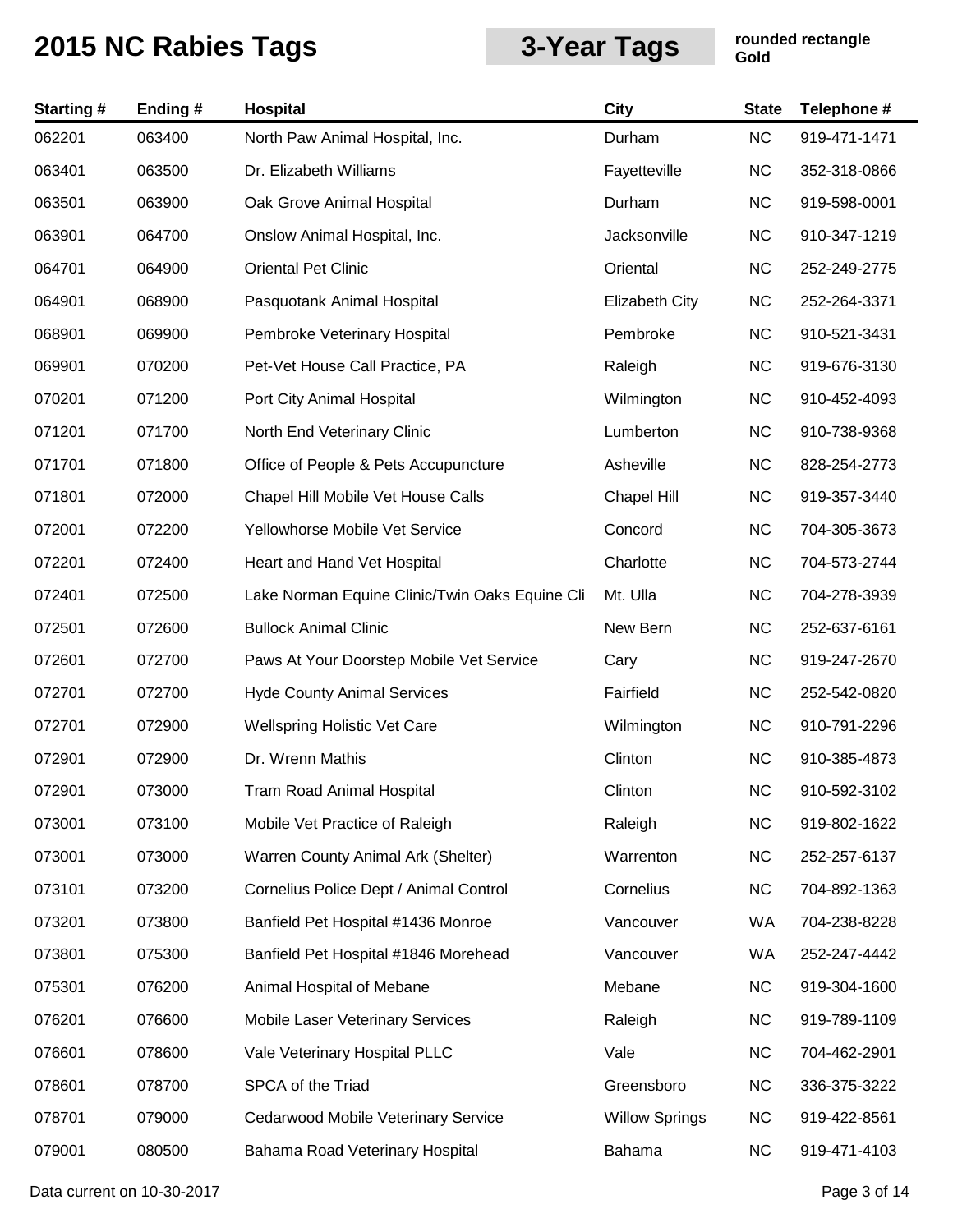| <b>Starting#</b> | Ending # | <b>Hospital</b>                                 | <b>City</b>        | <b>State</b> | Telephone #  |
|------------------|----------|-------------------------------------------------|--------------------|--------------|--------------|
| 080501           | 080600   | Carolina Equine & Food Animal Mobile Vet Servic | <b>Siler City</b>  | <b>NC</b>    | 919-742-5500 |
| 080601           | 081000   | Robinson Animal Hospital of Johnston County, P. | Clayton            | <b>NC</b>    | 919-553-7173 |
| 081001           | 081300   | Rocky Creek Veterinary Service, P.A.            | Olin               | <b>NC</b>    | 704-546-2210 |
| 081301           | 082800   | Sharon Lakes Animal Hospital, P.A.              | Charlotte          | <b>NC</b>    | 704-552-0647 |
| 082801           | 083300   | Shelton's Veterinary Clinic                     | Williamston        | <b>NC</b>    | 252-792-2808 |
| 083301           | 084500   | <b>Six Forks Animal Hospital</b>                | Raleigh            | <b>NC</b>    | 919-847-5854 |
| 084501           | 086500   | Southeastern Veterinary Hospital, P.A.          | Lumberton          | <b>NC</b>    | 910-739-9411 |
| 086501           | 086600   | Statesville Bovine & Equine Clinic              | Statesville        | <b>NC</b>    | 704-873-1743 |
| 086601           | 088100   | Steele Creek Animal Hospital, Inc.              | Charlotte          | <b>NC</b>    | 704-588-4400 |
| 088101           | 089200   | <b>Tar River Animal Hospital</b>                | Washington         | <b>NC</b>    | 252-946-2417 |
| 089201           | 090700   | Tar River Veterinary Hospital                   | Franklinton        | <b>NC</b>    | 919-494-5500 |
| 090701           | 091200   | The Carolinas Animal Hospital & Dental          | Charlotte          | <b>NC</b>    | 704-588-9788 |
| 091201           | 093200   | Thomasville Veterinary Hospital, P.A.           | Thomasville        | <b>NC</b>    | 336-475-9119 |
| 093201           | 094500   | <b>Topsail Animal Hospital</b>                  | Hampstead          | <b>NC</b>    | 910-270-4401 |
| 094501           | 095000   | VCA Triangle Tower Animal Hospital              | Raleigh            | <b>NC</b>    | 919-231-8030 |
| 095001           | 095100   | Triangle Veterinary Referral Hospital           | Durham             | <b>NC</b>    | 919-489-0615 |
| 095101           | 095600   | Veterinary House Calls of Hickory               | Hickory            | <b>NC</b>    | 828-345-1998 |
| 095601           | 097600   | Wake Forest Animal Hospital                     | <b>Wake Forest</b> | <b>NC</b>    | 919-556-1000 |
| 097601           | 098500   | Watauga Veterinary Hospital                     | Boone              | <b>NC</b>    | 828-297-3300 |
| 098501           | 098500   | West Hills Veterinary Centre, Inc.              | Henderson          | <b>NC</b>    | 252-438-7163 |
| 098501           | 098800   | Western Wake Veterinary Service                 | Apex               | <b>NC</b>    | 919-362-1344 |
| 098801           | 098900   | Whispering Waters Animal Care/Mobile Svc        | Boone              | <b>NC</b>    | 828-264-8077 |
| 098901           | 099000   | Southern Veterinary Partners                    | Birmingham         | AL           | 704-824-9876 |
| 099001           | 099100   | Veterinary Spec Hospital of the Carolinas       | Cary               | <b>NC</b>    | 919-233-4911 |
| 099101           | 101600   | Leonard-Sykes Hospital For Pets                 | Wilmington         | <b>NC</b>    | 910-791-8426 |
| 101601           | 103000   | Atrium Animal Hospital                          | Charlotte          | <b>NC</b>    | 704-542-2000 |
| 103001           | 103900   | Hight Veterinary Hospital, P.A.                 | Charlotte          | <b>NC</b>    | 704-595-9377 |
| 103901           | 104500   | <b>Creature Comforts Animal Hospital</b>        | Cary               | <b>NC</b>    | 919-387-3435 |
| 104501           | 105100   | Wellington Animal Hospital                      | Cary               | <b>NC</b>    | 919-851-7475 |
| 105101           | 106100   | Durant Road Animal Hospital & Kennel            | Raleigh            | <b>NC</b>    | 919-847-5533 |
| 106101           | 106200   | Bar None Mobile Veterinary Services             | Clayton            | <b>NC</b>    | 919-772-9400 |
| 106201           | 106300   | <b>Cabarrus Emergency Veterinary Clinic</b>     | Kannapolis         | <b>NC</b>    | 704-932-1182 |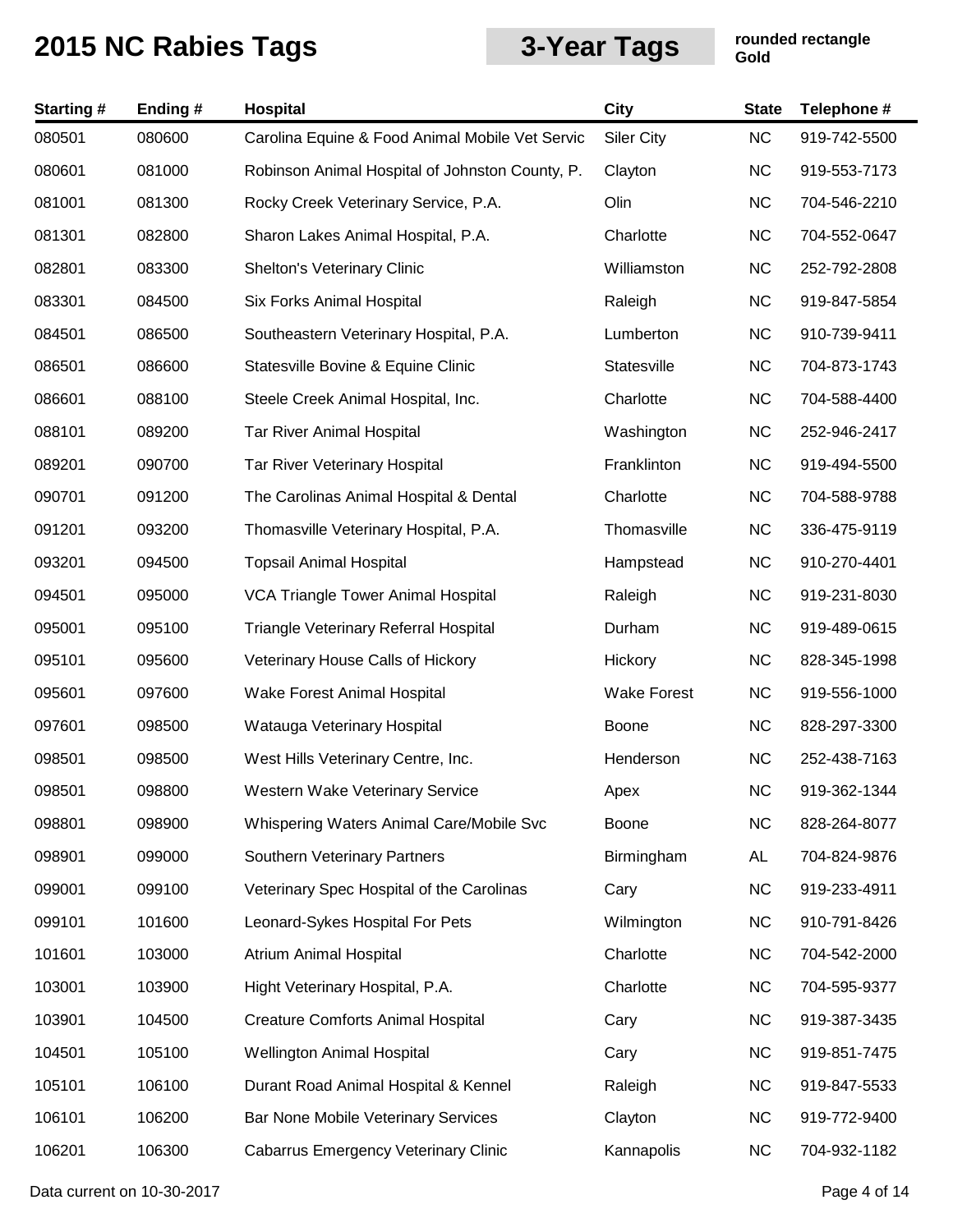| <b>Starting#</b> | Ending# | <b>Hospital</b>                           | <b>City</b>       | <b>State</b> | Telephone #  |
|------------------|---------|-------------------------------------------|-------------------|--------------|--------------|
| 106301           | 106500  | Flat River Veterinary Hospital            | Rougemont         | <b>NC</b>    | 919-477-4210 |
| 106501           | 107300  | Little Mountain Veterinary Clinic         | Denver            | <b>NC</b>    | 704-489-2444 |
| 107301           | 107600  | Animal Kingdom Veterinary Hospital        | Cary              | <b>NC</b>    | 919-460-9111 |
| 107601           | 108300  | St. Francis Animal Hospital               | Durham            | <b>NC</b>    | 919-286-2727 |
| 108301           | 108600  | Spring Forest Animal Hospital, Inc.       | Raleigh           | <b>NC</b>    | 919-878-7387 |
| 108601           | 110600  | Banfield Pet Hospital #407 Pineville      | Vancouver         | WA           | 704-554-5401 |
| 110601           | 111500  | James Landing Veterinary Hospital         | Jamestown         | <b>NC</b>    | 336-852-9800 |
| 111501           | 112200  | West Cary Animal Hospital                 | Cary              | NC           | 919-303-1611 |
| 112201           | 114000  | Lake Country Animal Hospital              | Roanoke Rapids    | <b>NC</b>    | 252-308-1882 |
| 114001           | 115000  | Goose Creek Animal Hospital               | Sunbury           | <b>NC</b>    | 252-465-4831 |
| 115001           | 116500  | Porters Neck Veterinary Hospital          | Wilmington        | <b>NC</b>    | 910-686-6297 |
| 116501           | 116600  | Eastern Equine Veterinary Clinic          | Farmville         | NC           | 252-753-3162 |
| 116601           | 120600  | Banfield Pet Hospital #598 N Durham       | Vancouver         | WA           | 919-620-8142 |
| 120601           | 121200  | Animal Hospital of Peak Plaza             | Apex              | <b>NC</b>    | 919-362-0515 |
| 121201           | 121400  | Mobile Large Animal Veterinary Service    | Troutman          | <b>NC</b>    | 704-528-1717 |
| 121401           | 121800  | Spay Neuter Assistance Program            | New Hill          | <b>NC</b>    | 919-783-7627 |
| 121801           | 122300  | 70 West Veterinary Hospital               | Havelock          | <b>NC</b>    | 252-447-9525 |
| 122301           | 122800  | Vet Mobile, PLLC                          | Cary              | <b>NC</b>    | 919-467-6297 |
| 122801           | 123200  | Mobile Vet Care of S Charlotte            | Charlotte         | <b>NC</b>    | 704-458-4928 |
| 123201           | 124200  | Forest Hills Veterinary Hospital          | Wilmington        | <b>NC</b>    | 910-362-9955 |
| 124201           | 124300  | Triangle Equine Mobile Vet. Services      | Cary              | <b>NC</b>    | 919-460-6300 |
| 124301           | 125300  | Academy East Veterinary Hospital          | Fuquay-Varina     | <b>NC</b>    | 919-552-1040 |
| 125301           | 126200  | <b>Plantation Animal Hospital</b>         | Clayton           | <b>NC</b>    | 919-359-9977 |
| 126201           | 128200  | Banfield Pet Hospital #417 Wilmington     | Vancouver         | WA           | 910-796-0401 |
| 128201           | 128300  | Dr Kate's Mobile Veterinary Practice      | Raleigh           | <b>NC</b>    | 919-832-2000 |
| 128301           | 128400  | Carolina Vetererinary Specialist Referral | Greensboro        | <b>NC</b>    | 336-632-0605 |
| 128401           | 128500  | Carolina Vet. Specialists South Charlotte | Charlotte         | <b>NC</b>    | 704-504-9608 |
| 128501           | 128800  | <b>ABEVET</b>                             | Pittsboro         | <b>NC</b>    | 919-933-8680 |
| 128801           | 129400  | All Pets Animal Hospital of Sneads Ferry  | Jacksonville      | <b>NC</b>    | 910-327-1100 |
| 129401           | 129500  | Alamance Countryside Mobile Vet Srevice   | <b>Burlington</b> | <b>NC</b>    | 336-451-7826 |
| 129501           | 129700  | <b>Quality Care Animal Hospital</b>       | Four Oaks         | <b>NC</b>    | 919-963-3044 |
| 129701           | 129800  | Greystone Animal Hospital                 | Raleigh           | <b>NC</b>    | 919-676-1711 |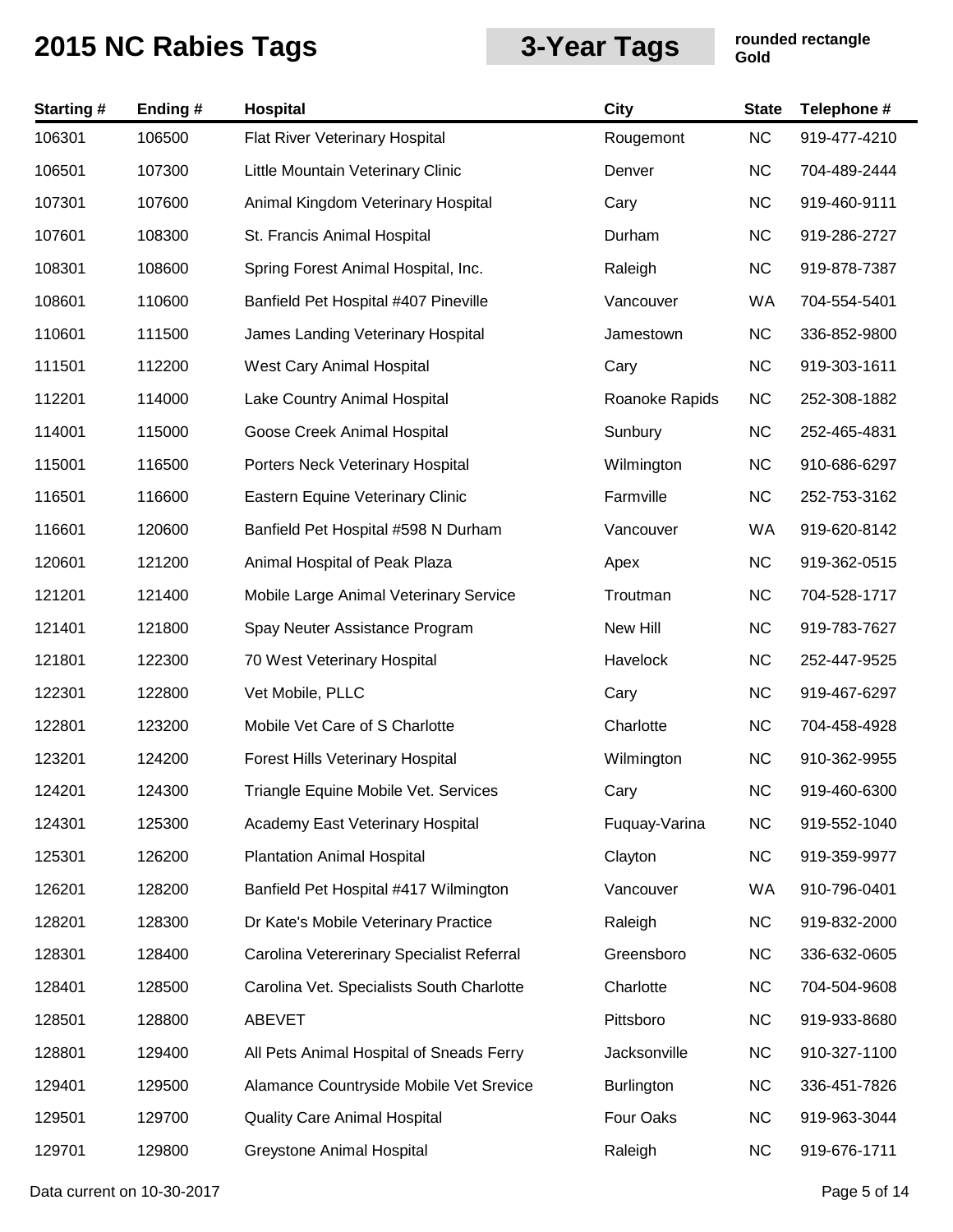| <b>Starting#</b> | Ending# | Hospital                                         | <b>City</b>   | <b>State</b> | Telephone #  |
|------------------|---------|--------------------------------------------------|---------------|--------------|--------------|
| 129801           | 131800  | Banfield Pet Hospital #1249 Wake Forest          | Vancouver     | WA           | 919-562-3852 |
| 131801           | 134800  | Banfield Pet Hospital #416 Jacksonville          | Vancouver     | <b>WA</b>    | 910-938-1627 |
| 134801           | 135000  | Animal Medical Center of Danville                | Danville      | VA           | 434-793-6477 |
| 135001           | 135100  | Animal Medical Clinic of South Boston            | Danville      | VA           | 434-575-0034 |
| 135101           | 135300  | <b>Clarksville Veterinary Clinic</b>             | Clarksville   | VA           | 434-374-0166 |
| 135301           | 135400  | Mount Hermon Animal Clinic                       | Danville      | VA           | 434-886-2499 |
| 135401           | 135500  | Nature Veterinary Center                         | South Hill    | VA           | 434-447-3553 |
| 135501           | 135900  | Asheville Humane Society                         | Asheville     | <b>NC</b>    | 828-761-2001 |
| 135901           | 137000  | Northampton County Health Dept                   | Jackson       | <b>NC</b>    | 252-534-5841 |
| 137001           | 147000  | <b>Nash County Animal Control</b>                | Nashville     | <b>NC</b>    | 252-459-9855 |
| 147001           | 147500  | Davidson County Health Department                | Lexington     | <b>NC</b>    | 336-242-2310 |
| 147501           | 147600  | <b>Caldwell County Animal Control</b>            | Lenoir        | <b>NC</b>    | 828-757-8625 |
| 147601           | 149600  | Wake County Animal Care & Control                | Raleigh       | <b>NC</b>    | 919-212-7387 |
| 149601           | 150100  | <b>Guilford County Animal Services (Shelter)</b> | Greensboro    | <b>NC</b>    | 336-641-3400 |
| 150101           | 150200  | <b>UNC-Chapel Hill</b>                           | Chapel Hill   | <b>NC</b>    | 919-966-2906 |
| 150201           | 152200  | Cumberland County Health Dept.                   | Fayetteville  | <b>NC</b>    | 910-433-3622 |
| 152201           | 152300  | Durham County Animal Shelter                     | Durham        | <b>NC</b>    | 919-560-0640 |
| 152301           | 152600  | Forsyth County Animal Shelter                    | Winston Salem | <b>NC</b>    | 336-703-2482 |
| 152601           | 153100  | <b>Warrenton Animal Clinic</b>                   | Warrenton     | <b>NC</b>    | 252-257-0737 |
| 152601           | 152600  | <b>Granville Co Animal Control</b>               | Oxford        | <b>NC</b>    | 919-693-6749 |
| 153101           | 153300  | Close Calls, PLLC                                | Raleigh       | <b>NC</b>    | 919-749-3590 |
| 153301           | 153600  | Healthy Pets Mobile Vet                          | Garner        | <b>NC</b>    | 919-329-7387 |
| 153601           | 154100  | Safe Haven for Cats                              | Raleigh       | <b>NC</b>    | 919-872-7233 |
| 154101           | 156200  | Union County Animal Services Bureau              | Monroe        | <b>NC</b>    | 704-283-3548 |
| 156201           | 156300  | The Oaks Veterinary Clinic                       | Smithfield    | VA           | 757-357-2324 |
| 156301           | 157300  | Banfield Pet Hospital #1095 Mooresville          | Vancouver     | WA           | 704-799-3812 |
| 157301           | 158800  | Banfield Pet Hospital #412 Greensboro            | Vancouver     | WA           | 336-852-6121 |
| 157301           | 157300  | Second Chance Pet Adoptions                      | Cary          | <b>NC</b>    | 919-851-8404 |
| 158801           | 162800  | Banfield Pet Hospital #413 East Greensboro       | Vancouver     | WA           | 336-545-8333 |
| 162801           | 163000  | <b>Foothills Humane Society</b>                  | Tryon         | <b>NC</b>    | 828-863-4444 |
| 163001           | 165000  | <b>Bunn Animal Hospital</b>                      | <b>Bunn</b>   | <b>NC</b>    | 919-496-7401 |
| 165001           | 165500  | Riverbend Swine Consulting, PC                   | Goldsboro     | <b>NC</b>    | 919-731-3002 |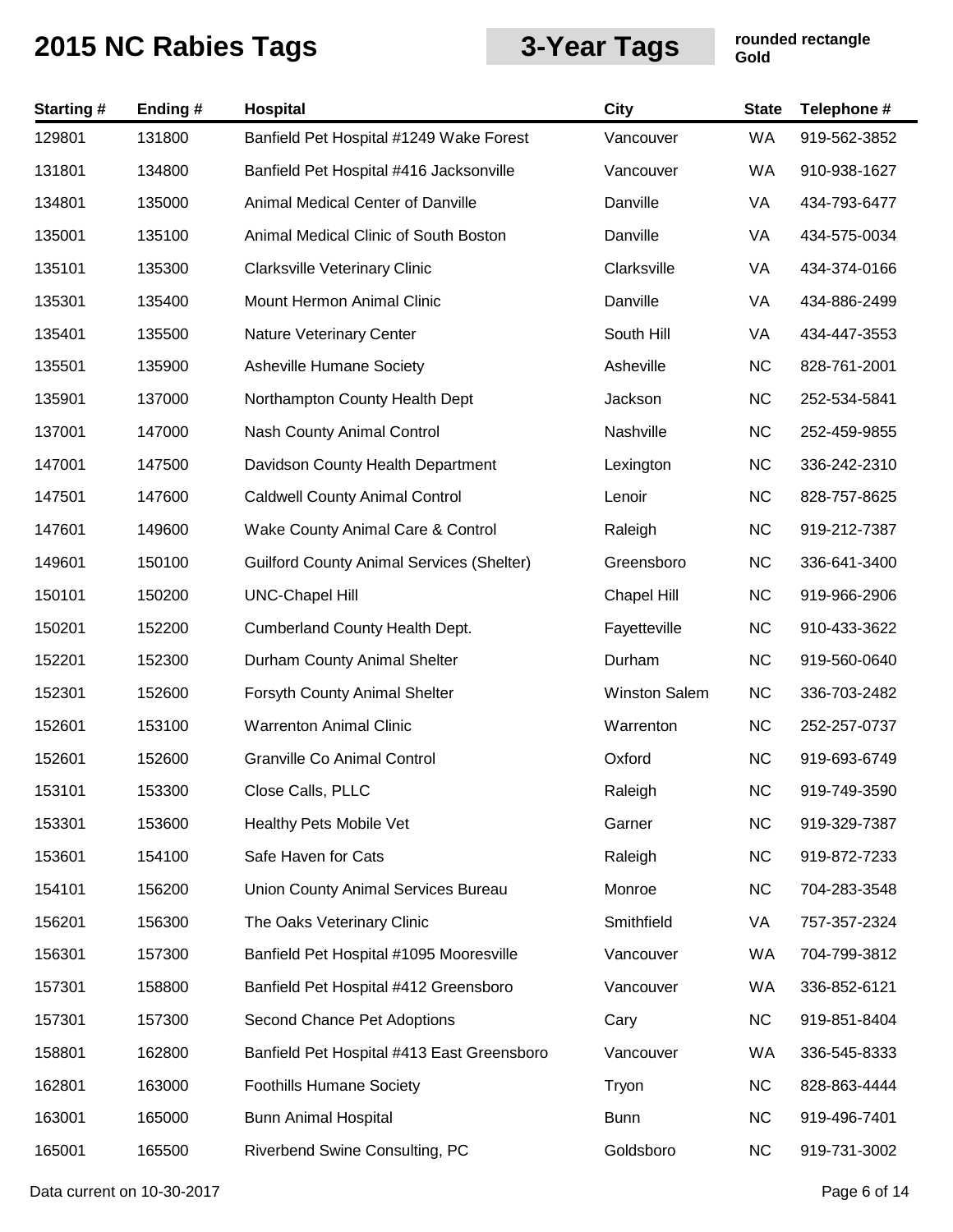| <b>Starting#</b> | Ending # | Hospital                                   | City                  | <b>State</b> | Telephone #  |
|------------------|----------|--------------------------------------------|-----------------------|--------------|--------------|
| 165501           | 167000   | Banfield Pet Hospital #415 Fayetteville    | Fayetteville          | NC           | 910-864-1337 |
| 167001           | 167100   | Carolina Livestock Veterinary Service      | Statesville           | <b>NC</b>    | 828-228-7962 |
| 167101           | 168000   | Banfield Pet Hospital #1392 Aberdeen       | Vancouver             | WA           | 910-692-4931 |
| 167101           | 167100   | Cat Care Veterinary Clinic                 | Morrisville           | <b>NC</b>    | 919-380-2737 |
| 168001           | 169500   | Four Paws Veterinary Hospital              | Southport             | <b>NC</b>    | 910-457-7387 |
| 169501           | 171500   | Banfield Pet Hospital #1413 Burlington     | Vancouver             | WA           | 336-524-9106 |
| 171501           | 172500   | Banfield Pet Hospital #418 Hickory         | Vancouver             | WA           | 828-261-0356 |
| 172501           | 172800   | <b>Grassy Creek Animal Hospital</b>        | King                  | <b>NC</b>    | 336-983-2011 |
| 172801           | 174500   | Wilmington Animal Health Care              | Wilmington            | <b>NC</b>    | 910-791-7101 |
| 174501           | 174500   | <b>Chatham County Animal Control</b>       | Pittsboro             | <b>NC</b>    | 919-542-7203 |
| 174501           | 174800   | Homeward Bound Mobile Vet Service          | Raleigh               | <b>NC</b>    | 919-847-2500 |
| 174801           | 175500   | Bear Creek Mobile Vet Service              | Albermarle            | <b>NC</b>    | 704-986-0000 |
| 175501           | 176000   | Carolina Animal Hospital of Creedmoor      | Creedmoor             | <b>NC</b>    | 919-528-0606 |
| 176001           | 176700   | <b>Surry Spay Neuter Clinic</b>            | Ararat                | <b>NC</b>    | 336-756-2578 |
| 176001           | 176000   | Robeson County Animal Shelter              | St. Paul              | <b>NC</b>    | 910-865-2200 |
| 176001           | 176000   | <b>Surry County Animal Control</b>         | Dodson                | <b>NC</b>    | 336-401-8481 |
| 176701           | 176800   | Heartway Holistic Vet                      | Floyd                 | VA           | 540-818-7004 |
| 176801           | 178300   | Banfield Pet Hospital #1929 Knightdale     | Vancouver             | WA           | 919-266-1747 |
| 178301           | 179000   | Harmony Animal Hospital                    | Apex                  | <b>NC</b>    | 919-303-3456 |
| 179001           | 179400   | <b>Carteret County Animal Control</b>      | Morehead City         | <b>NC</b>    | 252-728-8585 |
| 179001           | 179000   | <b>Stanly County HD Animal Control</b>     | Albermarle            | <b>NC</b>    | 704-982-8354 |
| 179401           | 179500   | Downtown Mobile Vet Service                | Okemos                | MI           | 919-917-8312 |
| 179501           | 180500   | Banfield Pet Hospital #610 Greenville      | Vancouver             | WA           | 252-756-3145 |
| 180501           | 180900   | Carolina Forest Animal Clinic              | Jacksonville          | <b>NC</b>    | 910-347-1219 |
| 180901           | 181000   | <b>Small Ruminant &amp; Camelid Mobile</b> | Hillsborough          | <b>NC</b>    | 919-618-1322 |
| 181001           | 181100   | Carolina Veterinary Specialists            | Matthews              | <b>NC</b>    | 704-815-3939 |
| 181101           | 181500   | Carolinas Veterinary Care Clinic           | Huntersville          | <b>NC</b>    | 704-439-0600 |
| 181501           | 181600   | Maple Veterinary Mobile Services           | Monroe                | <b>NC</b>    | 704-635-7788 |
| 181601           | 182100   | <b>Small Paws Veterinary Clinic</b>        | <b>Elizabeth City</b> | <b>NC</b>    | 252-384-0109 |
| 182101           | 182200   | Adopt An Angel                             | <b>Boliva</b>         | <b>NC</b>    | 910-392-0557 |
| 182201           | 182300   | Anderson Creek Mobile Veterinary Services  | Spring Lake           | <b>NC</b>    | 910-603-5037 |
| 182301           | 183300   | Spay Neuter Clinic of the Carolinas        | Charlotte             | <b>NC</b>    | 704-542-9997 |

Data current on 10-30-2017 **Page 7 of 14**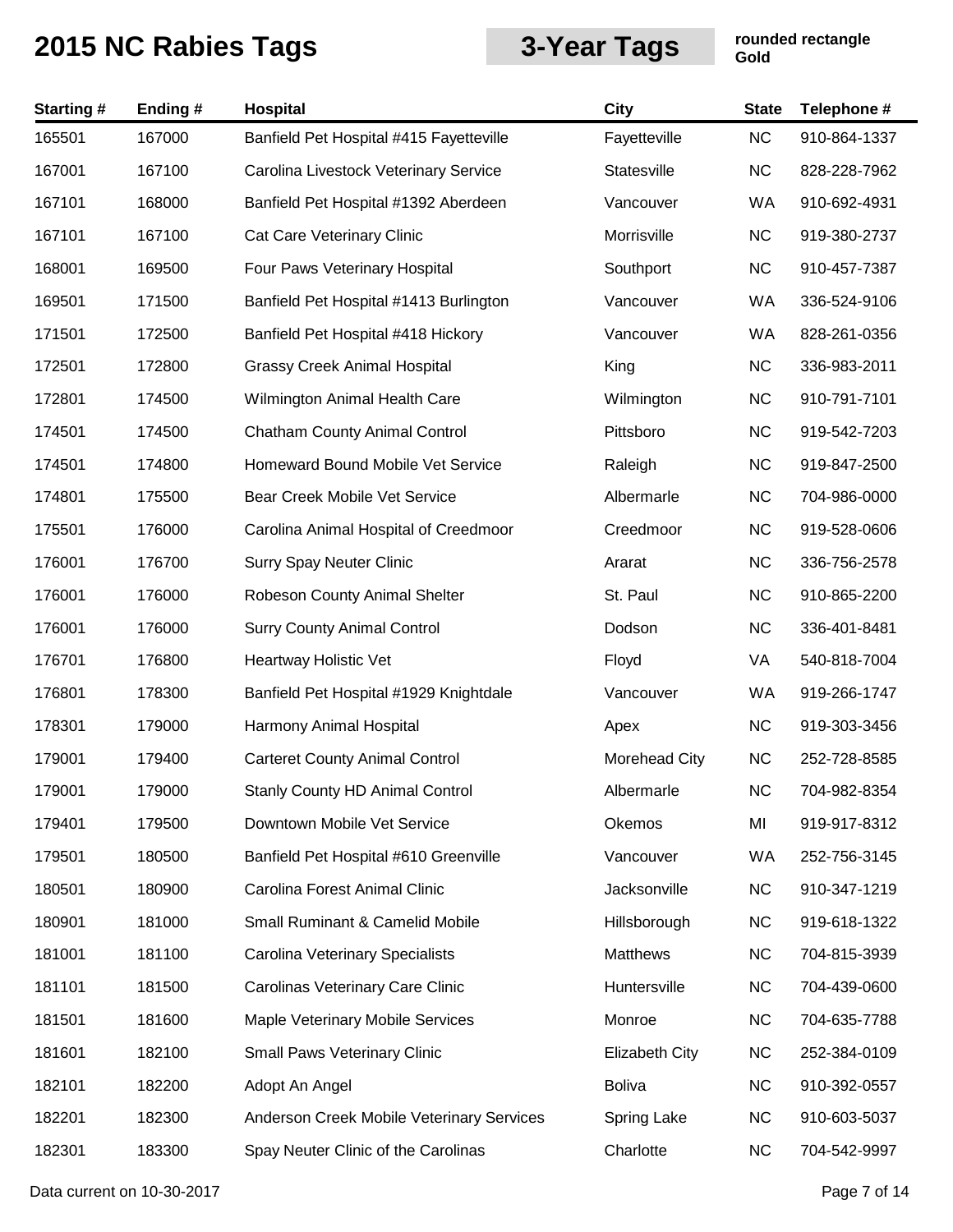| <b>Starting#</b> | Ending# | Hospital                                     | City                 | <b>State</b> | Telephone #  |
|------------------|---------|----------------------------------------------|----------------------|--------------|--------------|
| 183301           | 184300  | Banfield Pet Hospital #2229 Morrisville      | Vancouver            | WA           | 919-467-1562 |
| 184301           | 184800  | Middle Creek Veterinary Hospital             | Raleigh              | <b>NC</b>    | 919-773-1043 |
| 184301           | 184300  | PAWS of Hertford County                      | Murfeesboro          | <b>NC</b>    | 252-642-7297 |
| 184801           | 184900  | Brown Creek Equine Hospital                  | Polkton              | <b>NC</b>    | 704-272-7447 |
| 184901           | 185100  | Shiloh Animal Hospital                       | Morrisville          | <b>NC</b>    | 919-825-1000 |
| 184901           | 185100  | Shiloh Animal Hospital                       | Morrisville          | <b>NC</b>    | 919-825-1000 |
| 185101           | 185300  | Local Mobile Veterinary Practice             | Durham               | <b>NC</b>    | 919-219-4919 |
| 185301           | 187300  | Planned Pethood Spay & Neuter Clinic         | Greensboro           | <b>NC</b>    | 336-299-3999 |
| 187301           | 188100  | Banfield Pet Hospital #2110 Wesley Chapel    | Vancouver            | WA           | 704-821-1415 |
| 188101           | 188500  | <b>Highlands Pet Hospital</b>                | Concord              | <b>NC</b>    | 704-464-4463 |
| 188501           | 188800  | Ark Mobile Vet Housecalls                    | Graham               | <b>NC</b>    | 919-932-0700 |
| 188801           | 188800  | Carolina Value Vet Mobile Vaccine Clinic     | Concord              | <b>NC</b>    | 704-288-8620 |
| 188801           | 189000  | Frenzel's Mobile Vet Clinic                  | Mebane               | <b>NC</b>    | 336-694-6688 |
| 189001           | 189300  | VCA Cornerstone #487 High House              | Cary                 | <b>NC</b>    | 919-319-1555 |
| 189301           | 189400  | <b>Chatham Mobile Veterinary Service</b>     | <b>Bear Creek</b>    | <b>NC</b>    | 919-239-9362 |
| 189401           | 191400  | Charlotte-Mecklenburg Animal Care & Control  | Charlotte            | <b>NC</b>    | 704-336-6695 |
| 189401           | 189400  | Martin County Animal Control                 | Williamston          | <b>NC</b>    | 252-661-3493 |
| 191401           | 191500  | Uncommon Creatures Mobile Vet Service        | <b>Winston Salem</b> | <b>NC</b>    | 704-603-7520 |
| 191401           | 191400  | <b>Yadkin County Animal Control</b>          | Yadkinville          | <b>NC</b>    | 336-677-2500 |
| 191501           | 192000  | Animal Hospital of New Bern PLLC             | New Bern             | <b>NC</b>    | 252-649-1520 |
| 192001           | 192500  | Dr. Ralph Houser                             | Pittsboro            | <b>NC</b>    | 336-376-8134 |
| 192001           | 192000  | <b>Beaufort County Animal Control</b>        | Washington           | <b>NC</b>    | 252-946-4517 |
| 192501           | 193100  | Banfield Pet Hospital #2247 Sanford          | Vancouver            | WA           | 919-774-6428 |
| 193101           | 193200  | Fix A Friend Spay Neuter Clinic              | Winnebo              | <b>NC</b>    | 910-253-8161 |
| 193201           | 194200  | Banfield Pet Hospital #2374 Six Forks        | Vancouver            | WA           | 919-847-1064 |
| 193201           | 193200  | <b>Tyrrell County Animal Control</b>         | Columbia             | <b>NC</b>    | 252-766-0033 |
| 193201           | 193200  | <b>Richmond County Animal Shelter</b>        | Rockingham           | <b>NC</b>    | 910-997-8211 |
| 194201           | 196700  | Banfield Pet Hospital #5029 Cary Stonebridge | Vancouver            | WA           | 919-387-5976 |
| 196701           | 199200  | Vets for Pets                                | Dunn                 | <b>NC</b>    | 910-892-3540 |
| 199201           | 199500  | <b>Broadway Veterinary Hospital</b>          | Durham               | <b>NC</b>    | 919-973-0292 |
| 199501           | 199600  | Dr. Elizabeth Herring                        | Harrells             | <b>NC</b>    | 910-990-1631 |
| 199601           | 200600  | Banfield Pet Hospital #5030 South Point      | Vancouver            | WA           | 919-316-1046 |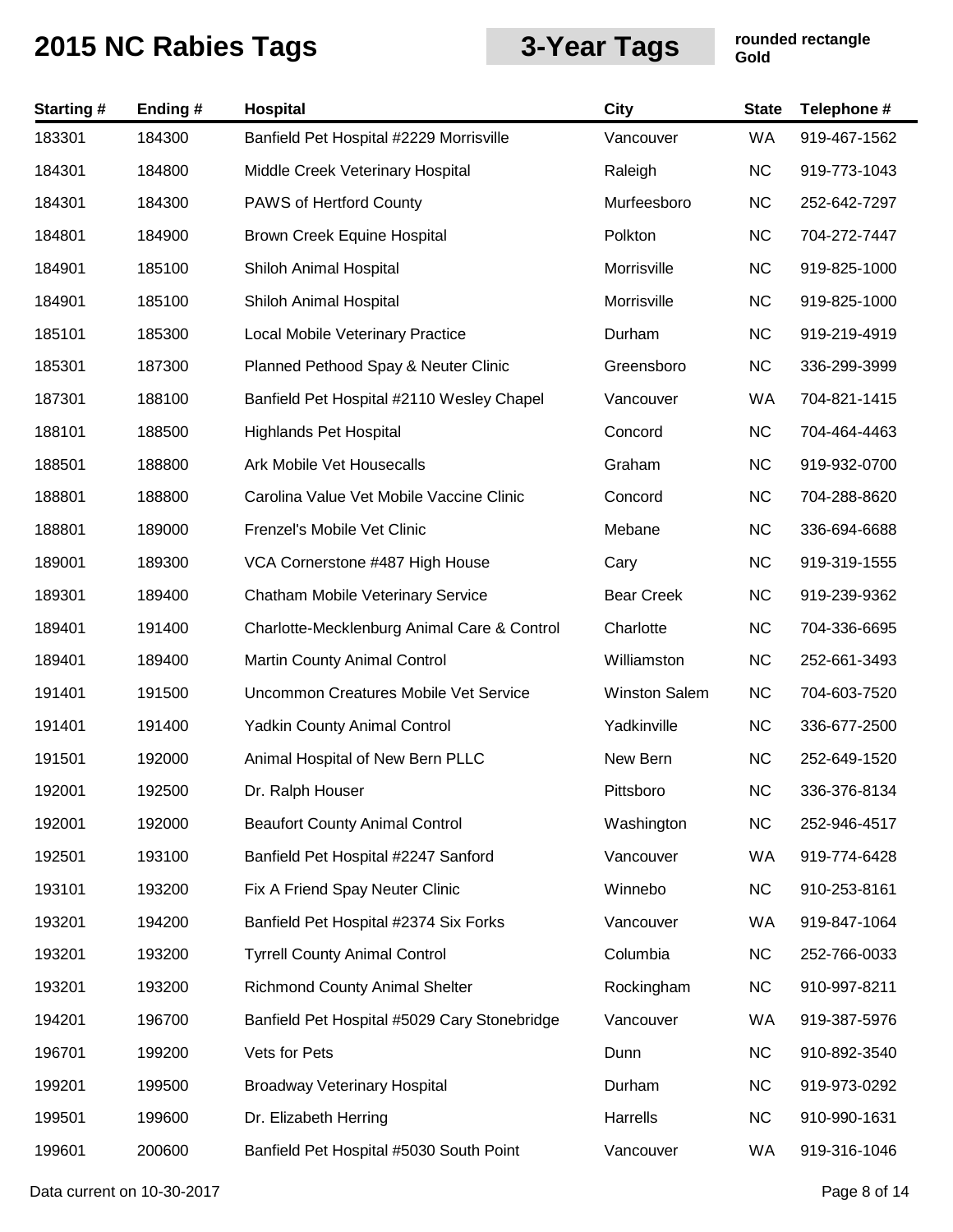| <b>Starting#</b> | Ending# | <b>Hospital</b>                                | City                  | <b>State</b> | Telephone #  |
|------------------|---------|------------------------------------------------|-----------------------|--------------|--------------|
| 200601           | 200700  | Whiskers and Paws Veterinary Wellness Clinic   | Concord               | <b>NC</b>    | 704-213-1403 |
| 200701           | 200800  | <b>HorseCare Veterinary Service</b>            | Zebulon               | <b>NC</b>    | 919-601-4122 |
| 200801           | 200900  | Dr. Monty C. Freshwater                        | Mebane                | <b>NC</b>    | 919-649-0796 |
| 200901           | 201000  | Quartet Veterinary Emergency Hospital          | Cary                  | <b>NC</b>    | 919-462-8989 |
| 201001           | 202000  | Banfield Pet Hospital #5042 Creedmoor          | Vancouver             | WA           | 919-847-3548 |
| 202001           | 202100  | Tuscan Ridge Animal Hospital                   | <b>Wake Forest</b>    | <b>NC</b>    | 919-556-1944 |
| 202101           | 202200  | Dr. Lewis Dodds                                | <b>High Point</b>     | <b>NC</b>    | 336-880-8893 |
| 202201           | 202700  | Banfield Pet Hospital #2213 at Ramsey          | Vancouver             | WA           | 910-884-1206 |
| 202701           | 202800  | <b>Healing Springs Animal Hospital</b>         | Galax                 | VA           | 276-236-5103 |
| 202801           | 203000  | Paws & Claws Mobile Vet                        | Huntersville          | <b>NC</b>    | 704-779-4200 |
| 203201           | 283700  | <b>Caring Hearts Animal Hospital</b>           | Matthews              | <b>NC</b>    | 704-893-2799 |
| 203701           | 204200  | North Wayne Animal Hospital                    | Pikeville             | <b>NC</b>    | 919-242-6044 |
| 204201           | 205700  | Banfield Pet Hospital #1140 High Point         | Vancouver             | WA           | 336-884-4035 |
| 205701           | 206200  | Lake Pine Animal Hospital                      | Apex                  | <b>NC</b>    | 919-380-1157 |
| 206201           | 206300  | Phillips Animal Medical Hospital               | Gastonia              | <b>NC</b>    | 704-867-3514 |
| 206301           | 206500  | Willow Oak Veterinary Hospital                 | Durham                | <b>NC</b>    | 919-908-6744 |
| 206501           | 206600  | Tender Touch Mobile Vet Care                   | Raleigh               | <b>NC</b>    | 919-247-7391 |
| 206601           | 206700  | Dogwood Equine Clinic                          | <b>Southern Pines</b> | <b>NC</b>    | 910-245-2211 |
| 206701           | 207200  | Burlington Animal Shelter/Adoption Center      | <b>Haw River</b>      | <b>NC</b>    | 336-578-0343 |
| 207201           | 207700  | Heritage Animal Hospital                       | <b>Wake Forest</b>    | <b>NC</b>    | 919-412-4389 |
| 207701           | 208000  | Mitchell County Animal Rescue Shelter          | <b>Spruce Pine</b>    | <b>NC</b>    | 828-765-6952 |
| 208001           | 208100  | Animal Hospital at Brier Creek                 | Raleigh               | <b>NC</b>    | 919-847-6288 |
| 208101           | 208200  | <b>Greene County Health Dept</b>               | Snow Hill             | <b>NC</b>    | 252-747-8183 |
| 208201           | 208500  | Mobile Equine & House Call Service             | Charlotte             | <b>NC</b>    | 704-541-3966 |
| 208501           | 209700  | Mint Hill Animal Hospital, P.A.                | Mint Hill             | <b>NC</b>    | 704-545-3422 |
| 209701           | 211200  | Banfield Pet Hospital #1170 White Oak          | Vancouver             | WA           | 919-771-2344 |
| 211201           | 211400  | <b>VCA Broadstreet Animal Hospital</b>         | Fuquay Varina         | <b>NC</b>    | 919-557-3206 |
| 211401           | 211700  | Halifax County Health Dept ATTN: J. Dillard    | Halifax               | <b>NC</b>    | 252-583-6651 |
| 211702           | 212100  | Socks & CO Mobile Veterinary                   | Cary                  | <b>NC</b>    | 919-244-2826 |
| 212101           | 212200  | Holmes Mobile Veterinary Service               | Valle Crucis          | <b>NC</b>    | 828-266-3959 |
| 212201           | 214200  | Banfield Pet Hospital #600 S Durham            | Vancouver             | WA           | 919-402-8801 |
| 214201           | 215200  | Humane Society Charlotte Spay&Neuter Clinic-To | Charlotte             | <b>NC</b>    | 704-494-7707 |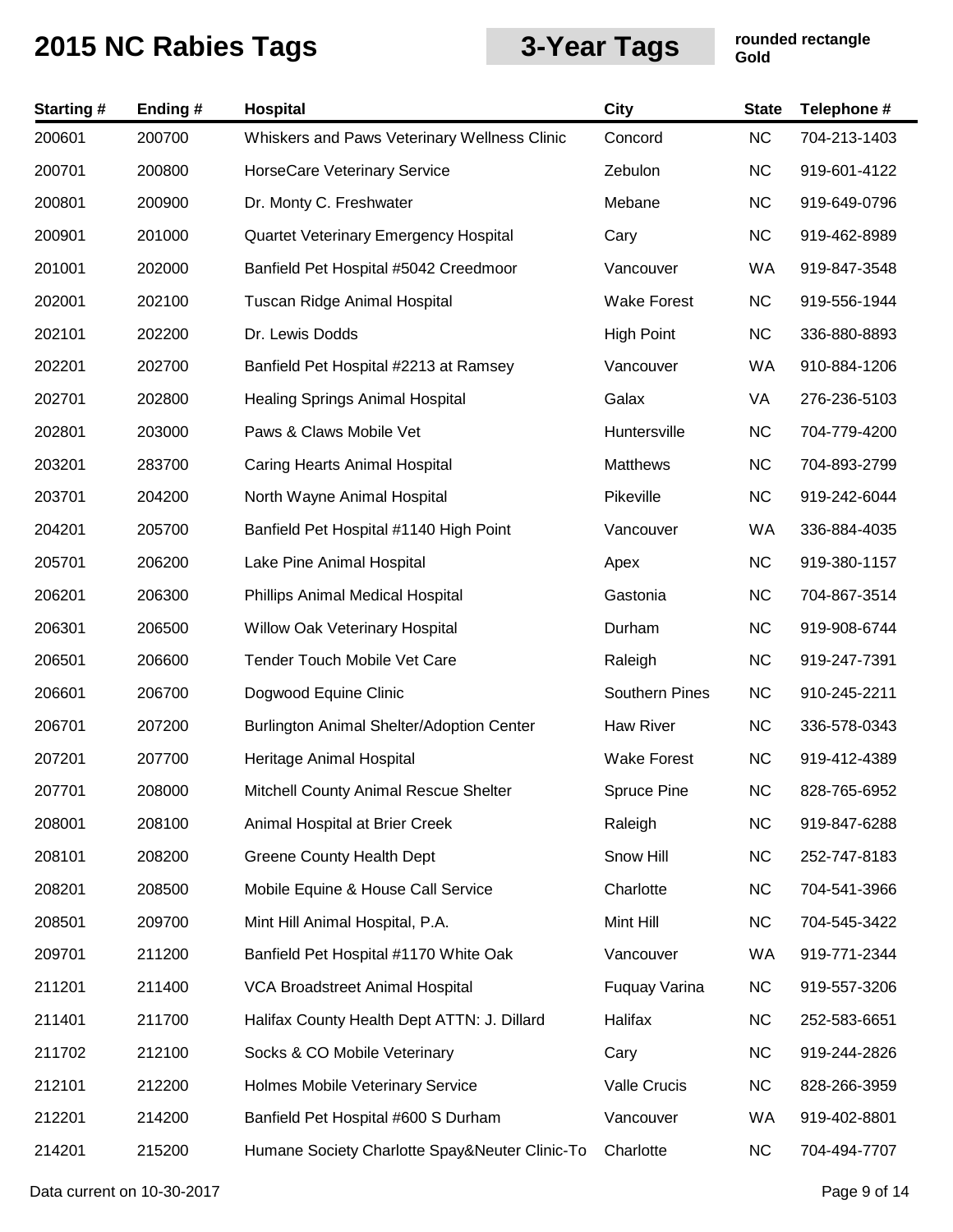| <b>Starting#</b> | Ending# | Hospital                                        | City                  | <b>State</b> | Telephone #  |
|------------------|---------|-------------------------------------------------|-----------------------|--------------|--------------|
| 215201           | 215700  | Banfield Pet Hospital #1509 Charlotte           | Vancouver             | <b>WA</b>    | 704-583-9440 |
| 215701           | 216000  | Banfield Pet Hospital #1208 Asheville           | Vancouver             | WA           | 828-298-1800 |
| 216001           | 216200  | <b>NCSU CVM Pharmacy</b>                        | Raleigh               | <b>NC</b>    | 919-513-6572 |
| 216201           | 216700  | Banfield Pet Hospital #2288 Statesville         | Vancouver             | WA           | 704-878-8849 |
| 216701           | 217700  | Banfield Pet Hospital #1511 Blackeney           | Vancouver             | WA           | 704-844-6676 |
| 217701           | 218700  | Banfield Pet Hospital #414 Winston Salem        | Vancouver             | WA           | 336-377-3026 |
| 218701           | 219700  | Banfield Pet Hospital #411 Winston-Salem        | Vancouver             | WA           | 336-765-8339 |
| 219701           | 220200  | Banfield Pet Hospital #1508 Concord             | Vancouver             | WA           | 704-782-3921 |
| 220201           | 222200  | North Wake Animal Hospital                      | <b>Wake Forest</b>    | <b>NC</b>    | 919-556-1121 |
| 222201           | 223701  | Banfield Pet Hospital #595 Cary                 | Cary                  | <b>NC</b>    | 919-858-8450 |
| 223801           | 223900  | Whiskers and Paws Veterinary Wellness Clinic    | Concord               | <b>NC</b>    | 704-213-1403 |
| 223901           | 224000  | <b>Columbus Veterinary Clinic</b>               | Cerro Gordo           | <b>NC</b>    | 910-654-6952 |
| 224001           | 224100  | River Cats Mobile Veterinary Service            | Wilmington            | <b>NC</b>    | 910-622-3360 |
| 224101           | 224200  | Piedmont Equine Mobile Veterinary Service       | Marshville            | <b>NC</b>    | 704-989-3933 |
| 224201           | 224700  | Banfield Pet Hospital #2124 Sharon Amity        | Vancouver             | WA           | 704-364-4171 |
| 225101           | 225200  | Animal Hospital of Boone                        | Boone                 | <b>NC</b>    | 828-264-7113 |
| 225201           | 225500  | <b>Cary Animal Control</b>                      | Cary                  | <b>NC</b>    | 919-319-4517 |
| 225501           | 225600  | <b>Butner Veterinary Clinic</b>                 | <b>Butner</b>         | <b>NC</b>    | 919-575-6210 |
| 225601           | 225800  | Banfield Pet Hospital #1208 Asheville           | Vancouver             | WA           | 828-298-1800 |
| 225801           | 225900  | <b>Foundation Equine</b>                        | <b>Southern Pines</b> | <b>NC</b>    | 910-992-8225 |
| 225901           | 226000  | Dr. Elizabeth Biggs                             | Raleigh               | <b>NC</b>    | 919-844-7714 |
| 226001           | 226300  | <b>VIP Petcare Atlanta</b>                      | Windsor               | CA           | 404-620-2290 |
| 226301           | 226700  | Moyock Animal Hospital                          | Moyock                | <b>NC</b>    | 252-435-2250 |
| 226701           | 228200  | Banfield Pet Hospital #594 E. Millbrook-Raleigh | Vancouver             | WA           | 919-790-8337 |
| 228201           | 228700  | Waxhaw Animal Hospital                          | Waxhaw                | <b>NC</b>    | 704-843-2269 |
| 228701           | 228900  | Dr James C. Brown                               | Burlington            | <b>NC</b>    | 336-584-4449 |
| 228901           | 229000  | Frontier Mobile Veterinay Service               | Iron Station          | <b>NC</b>    | 704-745-7550 |
| 229001           | 229100  | <b>Rottweiler Hearts Rescue</b>                 | Apex                  | <b>NC</b>    | 919-282-6169 |
| 229101           | 229200  | Large Animal Health Services, Inc.              | Asheboro              | <b>NC</b>    | 336-629-8910 |
| 229201           | 232200  | VIP Petcare Gentle Doctor NC Raleigh            | Windsor               | CA           | 800-427-7973 |
| 232201           | 235200  | Banfield Pet Hospital #596 Brier Creek          | Vancouver             | WA           | 919-806-2960 |
| 235201           | 235700  | <b>NCSU Mobile Hospital Service CVM</b>         | Raleigh               | <b>NC</b>    | 919-606-2752 |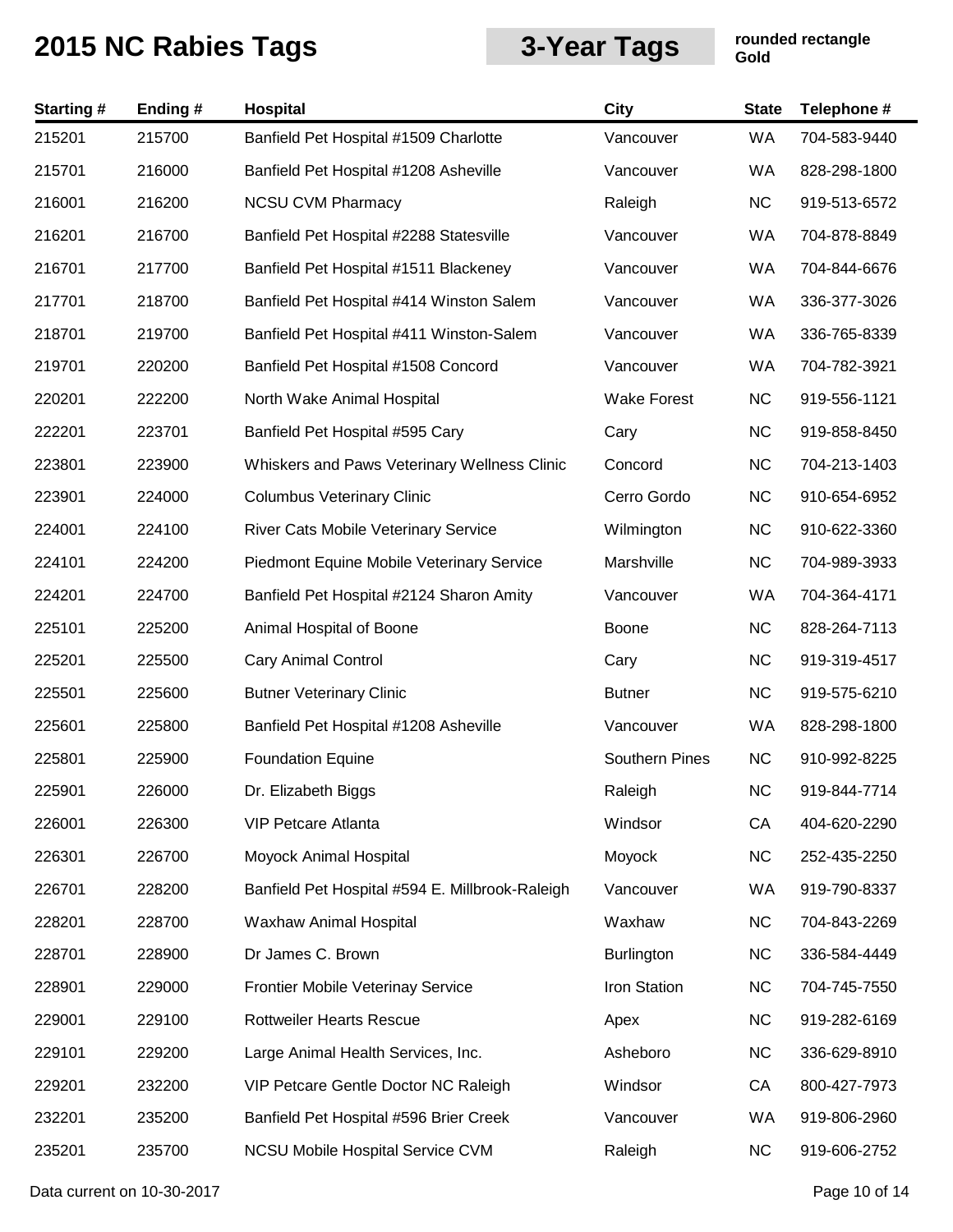| <b>Starting#</b> | Ending# | <b>Hospital</b>                                 | <b>City</b>        | <b>State</b> | Telephone #  |
|------------------|---------|-------------------------------------------------|--------------------|--------------|--------------|
| 235701           | 237200  | Banfield Pet Hospital #602 Apex                 | Vancouver          | WA           | 919-387-0954 |
| 237201           | 237700  | Banfield Pet Hospital #1510 Charlotte-Perimeter | Vancouver          | WA           | 704-599-2957 |
| 237701           | 238200  | Banfield Pet Hospital #2347 Charlotte-IKEA      | Vancouver          | WA           | 704-596-6224 |
| 238201           | 238700  | Banfield Pet Hospital #594 E. Millbrook-Raleigh | Vancouver          | WA           | 919-790-8337 |
| 238701           | 241700  | Long Animal Hospital                            | Charlotte          | <b>NC</b>    | 704-523-2996 |
| 241701           | 243200  | Banfield Pet Hospital #597 Garner               | Vancouver          | WA           | 919-661-1926 |
| 243201           | 244700  | <b>Iredell County Animal Services</b>           | Statesville        | <b>NC</b>    | 704-878-5424 |
| 244701           | 244500  | Banfield Pet Hospital #1207 Arden               | Vancouver          | WA           | 828-681-0519 |
| 244901           | 245000  | North Hills Animal Hospital & Resort            | Raleigh            | <b>NC</b>    | 919-307-4800 |
| 245001           | 245200  | Dr Ivey Smith Mobile Vet                        | Snow Hill          | <b>NC</b>    | 252-714-9581 |
| 245201           | 245700  | Ambassador Mobile Veterinarian Service          | Greensboro         | <b>NC</b>    | 336-254-1865 |
| 245701           | 246000  | <b>NCSU CVM Pharmacy</b>                        | Raleigh            | <b>NC</b>    | 919-513-6572 |
| 246001           | 246100  | Raleigh Community Animal Hospital               | Raleigh            | <b>NC</b>    | 919-354-7375 |
| 246101           | 246400  | <b>Bridges Mobile Services</b>                  | Grover             | <b>NC</b>    | 704-937-3300 |
| 246401           | 247200  | Chatham Animal Hospital, Inc.                   | Cary               | <b>NC</b>    | 919-469-8114 |
| 247201           | 248200  | <b>Forest City Animal Hospital</b>              | <b>Forest City</b> | <b>NC</b>    | 828-229-3250 |
| 248201           | 248700  | Shelton's Veterinary Clinic                     | Williamston        | <b>NC</b>    | 252-792-2808 |
| 248701           | 249200  | Banfield Pet Hospital #1510 Charlotte-Perimeter | Vancouver          | WA           | 704-599-2957 |
| 249201           | 249400  | Frenzel's Mobile Vet Clinic                     | Mebane             | <b>NC</b>    | 336-694-6688 |
| 249401           | 249600  | Banfield Pet Hospital #1208 Asheville           | Vancouver          | WA           | 828-298-1800 |
| 249601           | 249700  | Flat River Veterinary Hospital                  | Rougemont          | <b>NC</b>    | 919-477-4210 |
| 249701           | 250200  | Banfield Pet Hospital #2124 Sharon Amity        | Vancouver          | <b>WA</b>    | 704-364-4171 |
| 250201           | 250300  | East West Mobile Vet Practice                   | Aberdeen           | <b>NC</b>    | 910-944-3540 |
| 250301           | 250500  | Whiskers and Paws Veterinary Wellness Clinic    | Concord            | <b>NC</b>    | 704-213-1403 |
| 250501           | 250600  | Pleasant Garden Veterinary Hospital             | Greensboro         | <b>NC</b>    | 336-676-8387 |
| 250601           | 250700  | North Hills Animal Hospital & Resort            | Raleigh            | <b>NC</b>    | 919-307-4800 |
| 250701           | 253700  | VIP Petcare-Paws Plus NC-C Charlotte            | Windsor            | CA           | 800-427-7973 |
| 253701           | 253800  | Willow Oak Veterinary Hospital                  | Durham             | <b>NC</b>    | 919-908-6744 |
| 253801           | 254000  | Banfield Pet Hospital #1509 Charlotte           | Vancouver          | WA           | 704-583-9440 |
| 254001           | 254200  | Dr P J Boatwright                               | <b>Brevard</b>     | <b>NC</b>    | 828-885-2080 |
| 254201           | 254400  | Banfield Pet Hospital #1508 Concord             | Vancouver          | WA           | 704-782-3921 |
| 254401           | 254600  | 70 West Veterinary Hospital                     | Havelock           | <b>NC</b>    | 252-447-9525 |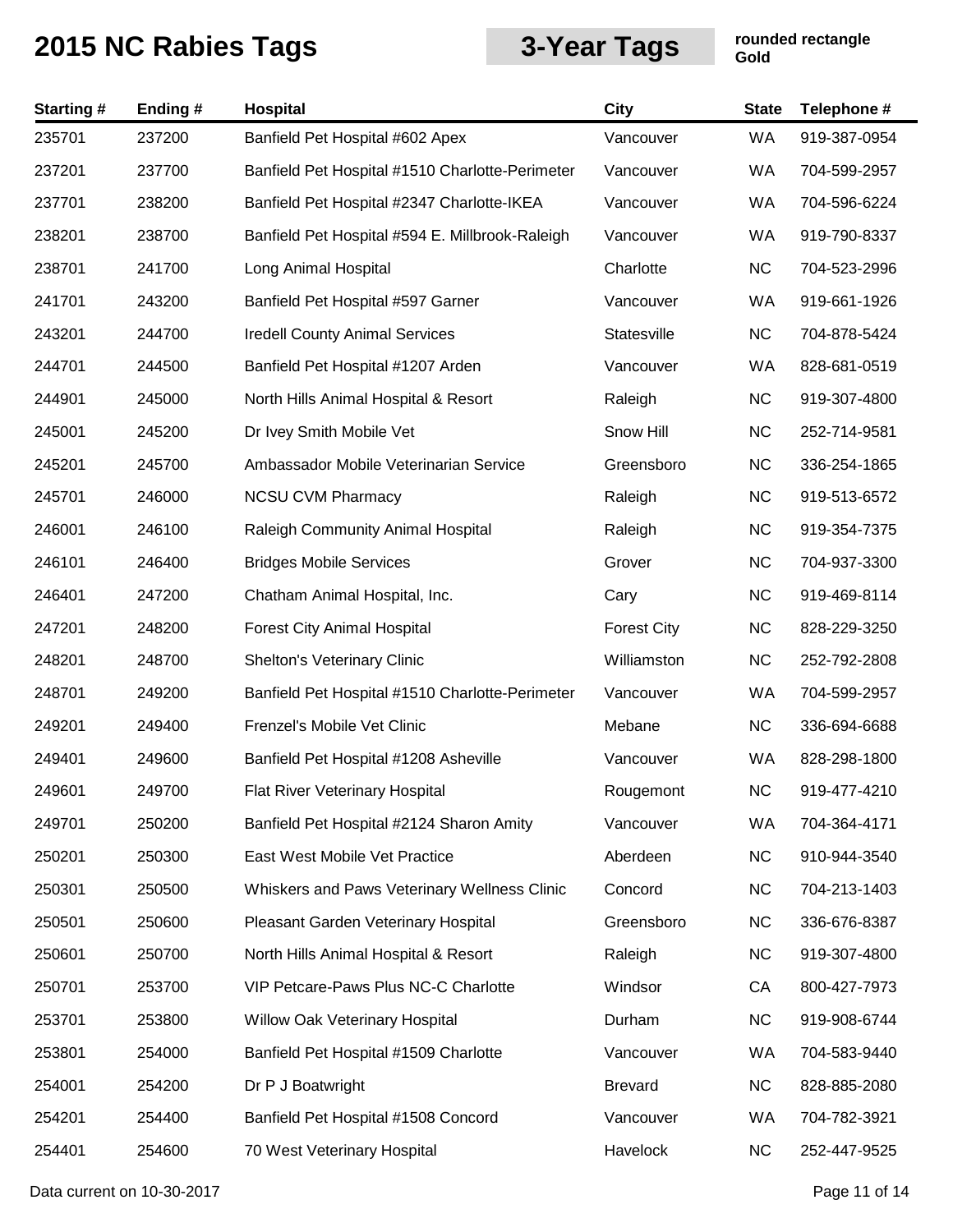| <b>Starting#</b> | Ending# | Hospital                                        | City               | <b>State</b> | Telephone #  |
|------------------|---------|-------------------------------------------------|--------------------|--------------|--------------|
| 254601           | 254700  | Raleigh Community Animal Hospital               | Raleigh            | <b>NC</b>    | 919-354-7375 |
| 254701           | 255200  | Banfield Pet Hospital #1207 Arden               | Vancouver          | WA           | 828-681-0519 |
| 255201           | 255700  | <b>NCSU CVM Pharmacy</b>                        | Raleigh            | <b>NC</b>    | 919-513-6572 |
| 255701           | 255900  | Burlington Animal Shelter/Adoption Center       | Haw River          | <b>NC</b>    | 336-578-0343 |
| 255901           | 256000  | Healthy Pets Mobile Vet                         | Garner             | <b>NC</b>    | 919-329-7387 |
| 256001           | 256200  | VCA Broadstreet Animal Hospital                 | Fuquay Varina      | <b>NC</b>    | 919-557-3206 |
| 256201           | 256500  | Socks & CO Mobile Veterinary                    | Cary               | <b>NC</b>    | 919-244-2826 |
| 256501           | 256600  | Tuscan Ridge Animal Hospital                    | <b>Wake Forest</b> | <b>NC</b>    | 919-556-1944 |
| 256601           | 256700  | Phillips Animal Medical Hospital                | Gastonia           | <b>NC</b>    | 704-867-3514 |
| 256701           | 257200  | Banfield Pet Hospital #2247 Sanford             | Vancouver          | WA           | 919-774-6428 |
| 257201           | 257700  | Banfield Pet Hospital #597 Garner               | Vancouver          | WA           | 919-661-1926 |
| 257701           | 258200  | Banfield Pet Hospital #2213 at Ramsey           | Vancouver          | WA           | 910-884-1206 |
| 258201           | 258700  | Banfield Pet Hospital #1510 Charlotte-Perimeter | Vancouver          | WA           | 704-599-2957 |
| 258701           | 258900  | Banfield Pet Hospital #1208 Asheville           | Vancouver          | WA           | 828-298-1800 |
| 258901           | 259200  | Banfield Pet Hospital #2347 Charlotte-IKEA      | Vancouver          | WA           | 704-596-6224 |
| 259201           | 259700  | Thomasville Veterinary Hospital, P.A.           | Thomasville        | <b>NC</b>    | 336-475-9119 |
| 259701           | 260200  | Shelton's Veterinary Clinic                     | Williamston        | <b>NC</b>    | 252-792-2808 |
| 260201           | 260700  | North End Veterinary Clinic                     | Lumberton          | <b>NC</b>    | 910-738-9368 |
| 260701           | 260800  | <b>Greystone Animal Hospital</b>                | Raleigh            | <b>NC</b>    | 919-676-1711 |
| 260801           | 261100  | Vet Mobile, PLLC                                | Cary               | <b>NC</b>    | 919-467-6297 |
| 261101           | 261500  | Hannah Creek Veterinary Hospital                | Benson             | NC           | 919-207-2800 |
| 261501           | 261800  | Pamlico Co Health Dept - Animal Control         | Bayboro            | <b>NC</b>    | 252-745-5634 |
| 261801           | 262000  | <b>Highlands Pet Hospital</b>                   | Concord            | <b>NC</b>    | 704-464-4463 |
| 262001           | 262100  | <b>Blue Water Veterinary Services PLLC</b>      | Kill Devil Hills   | <b>NC</b>    | 252-455-1595 |
| 262101           | 262200  | Pampered Pets Mobile Veterinary Services        | Wadesboro          | <b>NC</b>    | 704-465-2307 |
| 262901           | 263000  | <b>Custom Care Mobile Veterinary Services</b>   | Winston-Salem      | <b>NC</b>    | 205-223-9699 |
| 263001           | 263100  | Alexander At The Park Vet Hospital              | Durham             | <b>NC</b>    | 919-484-9909 |
| 263101           | 264200  | <b>Garner Animal Hospital</b>                   | Raleigh            | <b>NC</b>    | 919-772-0404 |
| 264201           | 266800  | Banfield Pet Hospital #2322 Matthews            | Vancouver          | WA           | 704-847-7001 |
| 266701           | 270700  | VIP Petcare Gentle Doctor NC Raleigh            | Windsor            | CA           | 800-427-7973 |
| 266801           | 266900  | Large Animal Veterinary Services                | Youngsville        | <b>NC</b>    | 919-554-1176 |
| 266901           | 267000  | <b>Transylvania County Animal Services</b>      | <b>Brevard</b>     | <b>NC</b>    | 828-883-3713 |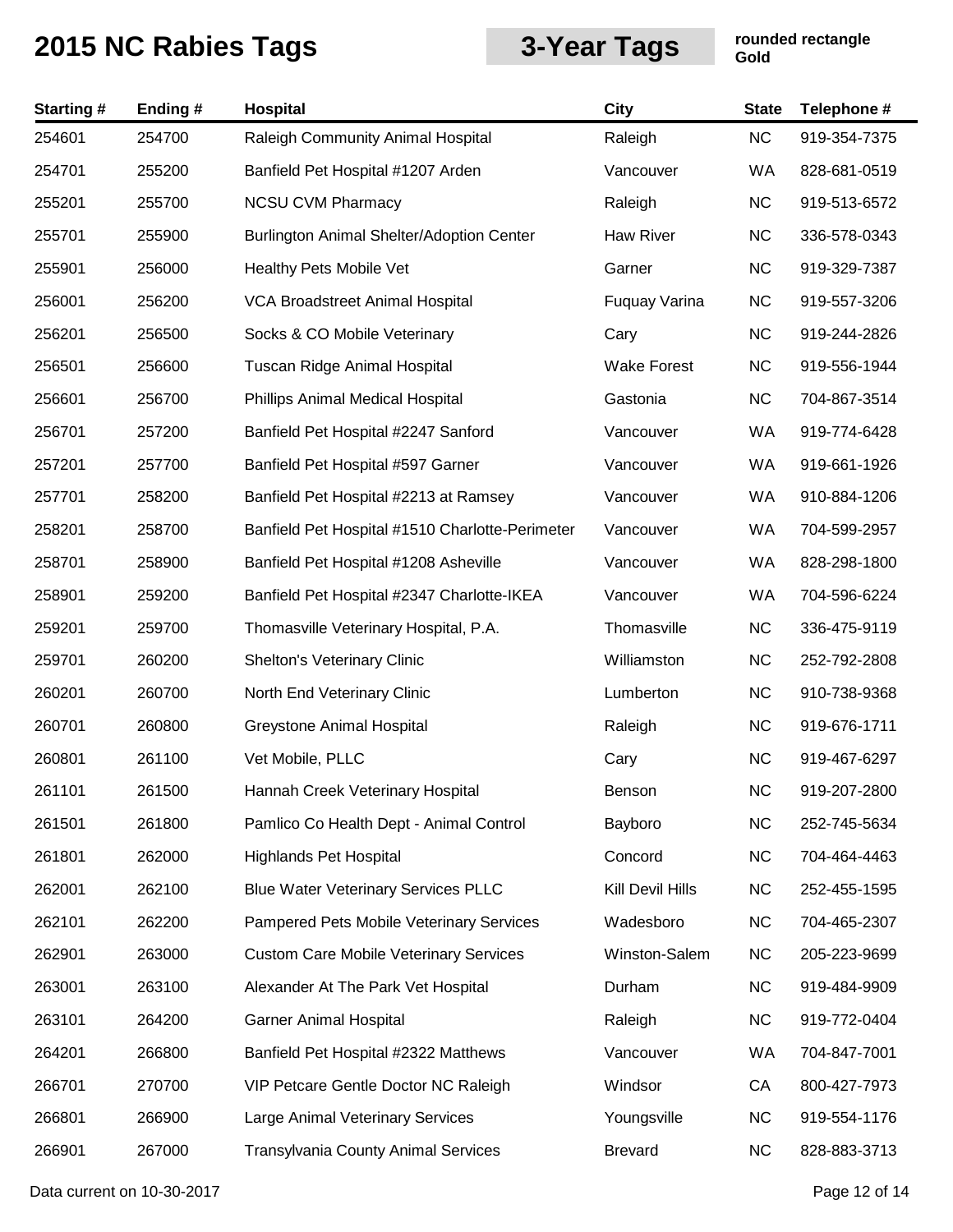| <b>Starting#</b> | Ending# | <b>Hospital</b>                               | <b>City</b>           | <b>State</b> | Telephone #  |
|------------------|---------|-----------------------------------------------|-----------------------|--------------|--------------|
| 267001           | 267100  | Right at Home Mobile Veterinary Services PLLC | <b>Kitty Hawk</b>     | <b>NC</b>    | 252-202-8460 |
| 267101           | 267200  | Atlas Mobile Veterinary Service               | Pisgah Forest         | <b>NC</b>    | 828-702-7306 |
| 267201           | 267700  | Banfield Pet Hospital #5034 Strickland        | Vancouver             | <b>WA</b>    | 919-870-4908 |
| 270701           | 273700  | VIP Petcare-Paws Plus NC-C Charlotte          | Windsor               | CA           | 800-427-7973 |
| 273701           | 274200  | Banfield Pet Hospital #5054 Falls of Neuse    | Vancouver             | WA           | 919-872-5406 |
| 274201           | 274400  | Carolina Vet. Specialists Huntersville        | Huntersville          | <b>NC</b>    | 704-949-1100 |
| 274401           | 274600  | VCA Cornerstone #487 High House               | Cary                  | <b>NC</b>    | 919-319-1555 |
| 274601           | 275400  | Four Paws Animal Clinic, Inc.                 | Chapel Hill           | <b>NC</b>    | 919-942-1788 |
| 275401           | 275700  | Spay 2 Save Mobile Clinic                     | Morehead City         | <b>NC</b>    | 252-622-2373 |
| 275701           | 276100  | Iron Will Mobile Veterinary Services          | <b>Burlington</b>     | <b>NC</b>    | 336-263-8127 |
| 276101           | 276200  | Creekside Mobile Veterinary Service           | Wendell               | <b>NC</b>    | 770-826-3200 |
| 276201           | 276700  | Banfield Pet Hospital #2347 Charlotte-IKEA    | Vancouver             | <b>WA</b>    | 704-596-6224 |
| 276701           | 277000  | Banfield Pet Hospital #1207 Arden             | Vancouver             | WA           | 828-681-0519 |
| 277001           | 277200  | <b>Gandy Animal Hospital</b>                  | Rockingham            | <b>NC</b>    | 910-997-2518 |
| 277201           | 281700  | VIP Petcare Gentle Doctor NC Raleigh          | Windsor               | CA           | 800-427-7973 |
| 279201           | 279500  | Banfield Pet Hospital #1509 Charlotte         | Vancouver             | <b>WA</b>    | 704-583-9440 |
| 279501           | 279700  | <b>Bladen County Animal Control</b>           | Elizabethtown         | <b>NC</b>    | 910-862-6918 |
| 281701           | 283000  | <b>Bayleaf Veterinary Hospital</b>            | Raleigh               | <b>NC</b>    | 919-848-1926 |
| 283001           | 283300  | <b>College Road Animal Hospital</b>           | Wilmington            | <b>NC</b>    | 910-395-6555 |
| 283301           | 283700  | Port City Animal Hospital                     | Wilmington            | <b>NC</b>    | 910-452-4093 |
| 283701           | 283900  | Bear Creek Mobile Vet Service                 | Albermarle            | <b>NC</b>    | 704-986-0000 |
| 283901           | 284100  | Newton Veterinary Clinic                      | Newton                | <b>NC</b>    | 828-464-5020 |
| 284101           | 284400  | Banfield Pet Hospital #2347 Charlotte-IKEA    | Vancouver             | WA           | 704-596-6224 |
| 284401           | 284500  | Cedarwood Mobile Veterinary Service           | <b>Willow Springs</b> | <b>NC</b>    | 919-422-8561 |
| 284501           | 284600  | SPCA of Northeastern NC                       | <b>Elizabeth City</b> | <b>NC</b>    | 252-338-5222 |
| 284601           | 284700  | <b>Animobile Veterinary Services</b>          | Tryon                 | <b>NC</b>    | 919-932-0305 |
| 284701           | 284800  | Shiloh Animal Hospital                        | Morrisville           | <b>NC</b>    | 919-825-1000 |
| 284801           | 284900  | Banfield Pet Hospital #1508 Concord           | Vancouver             | WA           | 704-782-3921 |
| 284901           | 285100  | Banfield Pet Hospital #1511 Blackeney         | Vancouver             | WA           | 704-844-6676 |
| 285101           | 285200  | 70 West Veterinary Hospital                   | Havelock              | <b>NC</b>    | 252-447-9525 |
| 285201           | 285400  | <b>Bridges Mobile Services</b>                | Grover                | <b>NC</b>    | 704-937-3300 |
| 285401           | 285600  | Banfield Pet Hospital #1208 Asheville         | Vancouver             | WA           | 828-298-1800 |